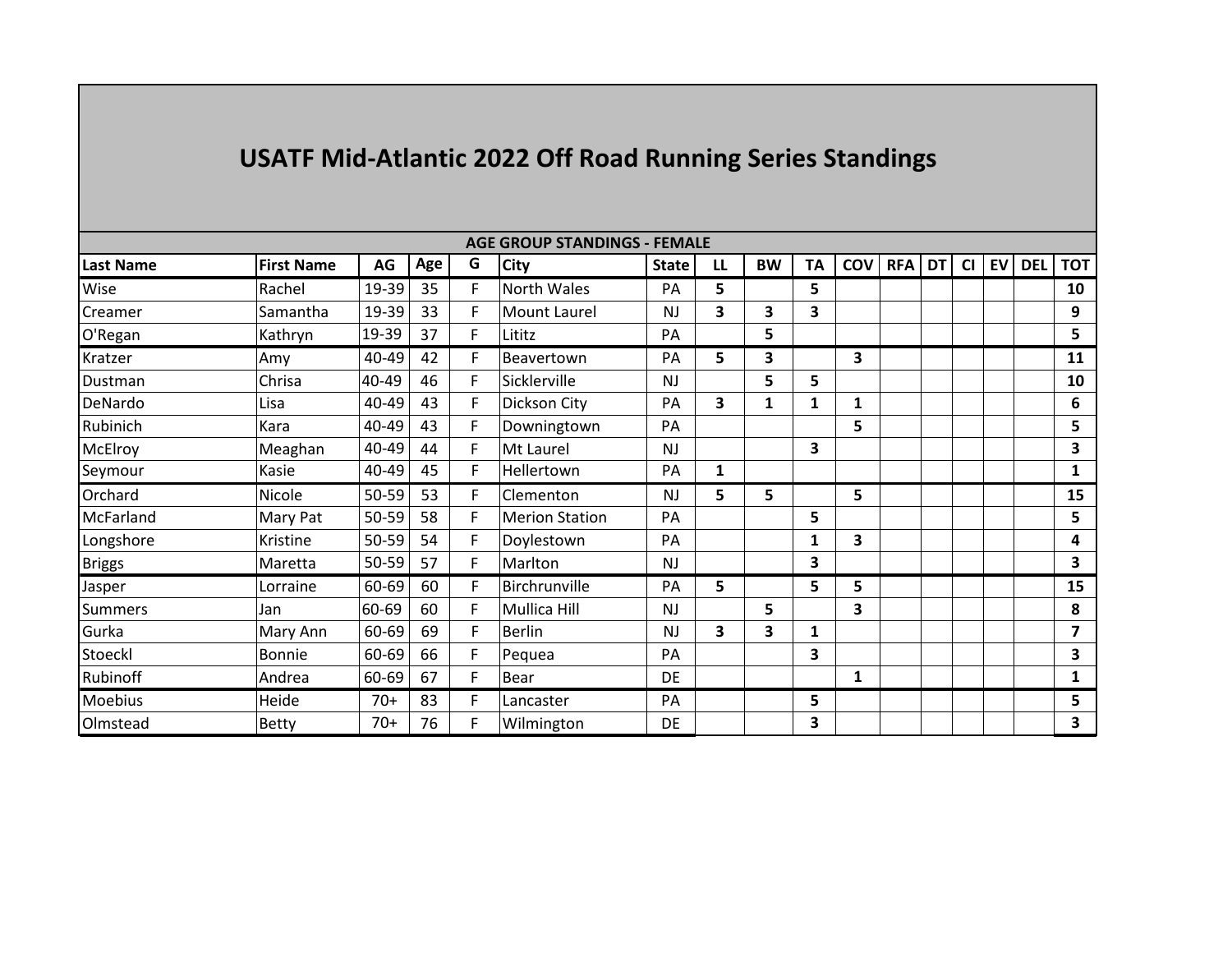| <b>AGE GROUP STANDINGS - MALE</b> |                   |       |     |   |                     |              |                         |              |              |              |            |           |    |    |            |                         |
|-----------------------------------|-------------------|-------|-----|---|---------------------|--------------|-------------------------|--------------|--------------|--------------|------------|-----------|----|----|------------|-------------------------|
| <b>Last Name</b>                  | <b>First Name</b> | AG    | Age | G | <b>City</b>         | <b>State</b> | LL                      | <b>BW</b>    | <b>TA</b>    | COV          | <b>RFA</b> | <b>DT</b> | CI | EV | <b>DEL</b> | <b>TOT</b>              |
| Waniak                            | Stephen           | 19-39 | 34  | M | <b>Mount Laurel</b> | <b>NJ</b>    | 5                       | 3            | 3            | 1            |            |           |    |    |            | 12                      |
| Ahlswede                          | Greg              | 19-39 | 32  | M | Philadelphia        | PA           |                         |              |              | 5            |            |           |    |    |            | 5                       |
| Matthews-Thompson                 | Kellen            | 19-39 | 20  | M | Glenside            | PA           |                         | 5            |              |              |            |           |    |    |            | 5                       |
| Wiest                             | <b>Brian</b>      | 19-39 | 35  | M | Wallingford         | PA           |                         |              | 5            |              |            |           |    |    |            | 5                       |
| Walsh                             | Patrick           | 19-39 | 33  | M | Shamong             | <b>NJ</b>    | 3                       |              |              |              |            |           |    |    |            | 3                       |
| Weida                             | Peter             | 19-39 | 29  | M | Lancaster           | PA           |                         |              |              | 3            |            |           |    |    |            | 3                       |
| Clarke                            | Matthew           | 19-39 | 22  | M | Malvern             | PA           |                         | $\mathbf{1}$ |              |              |            |           |    |    |            | $\mathbf{1}$            |
| Templin                           | <b>Steve</b>      | 40-49 | 49  | M | Muncy               | PA           |                         | 5            | 5            | 3            |            |           |    |    |            | 13                      |
| Foster                            | Kurt              | 40-49 | 44  | M | <b>Berlin</b>       | NJ           | $\overline{\mathbf{3}}$ | 3            | 3            |              |            |           |    |    |            | 9                       |
| LoBianco                          | Pete              | 40-49 | 43  | M | York                | PA           |                         |              |              | 5            |            |           |    |    |            | 5                       |
| Schultz                           | <b>Derek</b>      | 40-49 | 43  | M | Pottstown           | PA           | 5                       |              |              |              |            |           |    |    |            | 5                       |
| Zechman                           | Justin            | 40-49 | 42  | M | Beavertown          | PA           | $\mathbf{1}$            | $\mathbf{1}$ |              |              |            |           |    |    |            | $\mathbf{2}$            |
| Polakoff                          | Craig             | 40-49 | 43  | M | Philadelphia        | PA           |                         |              |              | $\mathbf{1}$ |            |           |    |    |            | $\mathbf{1}$            |
| Armstrong                         | Scott             | 50-59 | 59  | M | Pottstown           | PA           | 5                       | 5            |              | 3            |            |           |    |    |            | 13                      |
| Pino                              | Justin            | 50-59 | 54  | M | Pitman              | NJ           |                         |              | 5            | 5            |            |           |    |    |            | 10                      |
| Flanagan                          | Michael           | 50-59 | 54  | M | Newtown Square      | PA           | 3                       |              | 3            |              |            |           |    |    |            | 6                       |
| Gannotta                          | Timothy           | 50-59 | 54  | M | Vineland            | <b>NJ</b>    | $\mathbf{1}$            |              |              |              |            |           |    |    |            | $\mathbf{1}$            |
| Provan                            | Christopher       | 50-59 | 56  | M | Lansdale            | PA           |                         |              | $\mathbf{1}$ |              |            |           |    |    |            | $\mathbf{1}$            |
| Hatch                             | Stanley           | 60-69 | 60  | M | Flourtown           | PA           | 5                       | 5            | 1            | 3            |            |           |    |    |            | 14                      |
| Simonetti                         | <b>Nick</b>       | 60-69 | 64  | M | Perkasie            | PA           |                         | 3            | 3            | $\mathbf{1}$ |            |           |    |    |            | $\overline{\mathbf{z}}$ |
| Cauller                           | Gregory           | 60-69 | 62  | M | York                | PA           |                         |              |              | 5            |            |           |    |    |            | 5                       |
| Painter                           | Jeffrey           | 60-69 | 63  | M | Swarthmore          | PA           |                         |              | 5            |              |            |           |    |    |            | 5                       |
| Pellechio                         | <b>Thomas</b>     | 60-69 | 66  | M | Doylestown          | PA           | 3                       | $\mathbf{1}$ |              |              |            |           |    |    |            | 4                       |
| Stenzel                           | Robert            | 60-69 | 65  | M | Cherry Hill         | <b>NJ</b>    | $\mathbf{1}$            |              |              |              |            |           |    |    |            | $\mathbf{1}$            |
| Frazza                            | Mark              | $70+$ | 72  | M | Philadelphia        | PA           |                         |              | 5            | 5            |            |           |    |    |            | 10                      |
| <b>Dykes</b>                      | Gene              | $70+$ | 73  | M | Bala Cynwyd         | PA           | 5                       |              |              |              |            |           |    |    |            | 5                       |
| Delguercio                        | Vincent           | $70+$ | 70  | M | Hammonton           | <b>NJ</b>    | 3                       |              |              |              |            |           |    |    |            | 3                       |
| Wise                              | Thomas            | $70+$ | 71  | M | <b>North Wales</b>  | PA           |                         |              | 3            |              |            |           |    |    |            | 3                       |